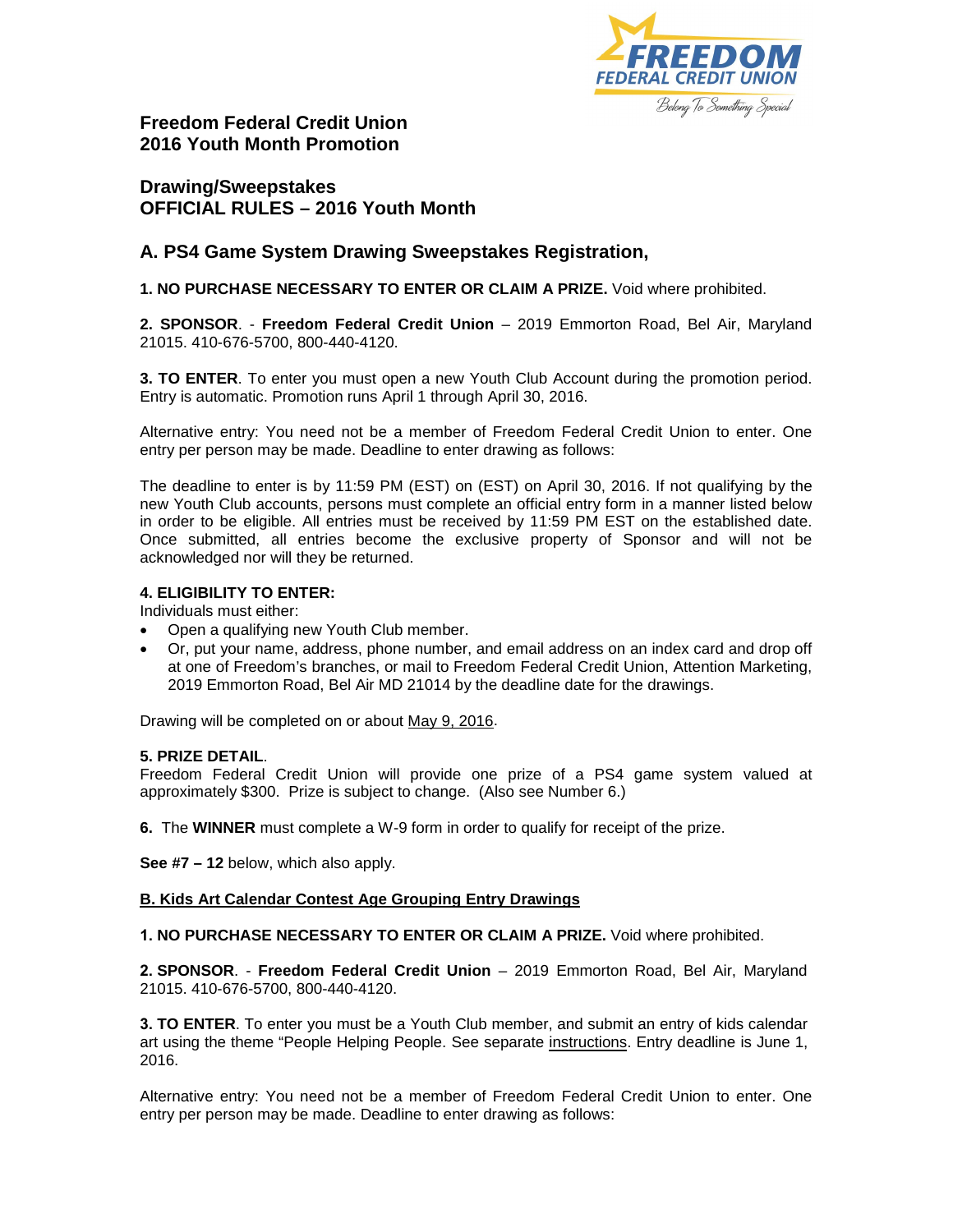The deadline to enter is by 11:59 PM (EST) on (EST) on June 1, 2016. If not qualifying by the new Youth Club drawing entry, persons must complete an official entry form in a manner listed below in order to be eligible. All entries must be received by 11:59 PM EST on the established date. Once submitted, all entries become the exclusive property of Sponsor and will not be acknowledged nor will they be returned.

**4. DRAWING AND AWARDING OF PRIZES**. Three drawings will be conducted from the entries for each age category:  $4 - 7$ ,  $8 - 12$ , and  $13 - 17$  on June 6, 2016. There will be nine drawings in all of eligible entries on the established date; following which the winner will be verified and notified. The winner will be posted to Freedom's web site. If the Winner does not claim their prize within 10 days of notification, they are disqualified and another winner will be drawn.

The winner need not be present and will be notified by phone, e-mail, if available, and/or mail. The winner will be required to sign an affidavit of eligibility (which affirms that he/she has complied with these rules), as well as a liability release. These and a publicity release, must be completed, signed and returned within fourteen calendar (14) days from date of issuance, or the Prize will be forfeited and awarded to an alternate winner. If any Prize, Prize notification or attempted notification is returned as undeliverable, the Prize will be forfeited and awarded to an alternate winner.

Except where prohibited, acceptance of a Prize constitutes winner's consent to use of his/her name and/or photograph without further compensation for advertising, promotional and publicity purposes by Sponsor. By accepting a Prize, winner acknowledges compliance with these official rules.

Drawing will be completed on or about June 6, 2016.

#### **5. PRIZE DETAIL**.

Freedom Federal Credit Union will provide a \$50.00 cash prize for three drawing winners from each designated age group. Prize is subject to change. (Also see Number 6.)

**6.** The **WINNER** must complete a W-9 form in order to qualify for receipt of the prize.

**7. ODDS**. Odds of winning depend upon the number of eligible entries received.

**8. ELIGIBILITY**. Sweepstakes open to individuals legally residing in the 50 United States and the District of Columbia who are 18 years of age or older or a member of a Freedom Federal Credit Union Youth Club. Non-Freedom members may submit written entry as indicated above, but must be done by a parent or legal guardian for minors under 18 years of age. Employees, contractors, directors, officials, committee members and agents of Sponsor, and its affiliates and members of such employees' immediate families residing in the same household with such employees, are not eligible to win. Void in Puerto Rico and where prohibited or otherwise restricted by law.

**9. USE OF DATA.** Sponsor will be collecting personal data about participants online, in accordance with its privacy policy. Please review the Sponsor's privacy policy at http://www.freedomfcu.org/privacy-policy/. By participating in the Sweepstakes, entrants hereby agree to Sponsor's collection and usage of their personal information and acknowledge that they have read and accepted Sponsor's privacy policy.

**10. OTHER CONDITIONS**. All federal, state and local laws and regulations apply. Freedom Federal Credit Union will report all Prize winnings to the appropriate state and federal agencies as required by applicable law. Sponsor reserves the right, at its sole discretion, to cancel, terminate, modify or suspend this Sweepstakes or any portion hereof, or to disqualify any individual implicated in any of the following actions, if for any reason: (a) tampering, unauthorized intervention, actions by entrants, fraud, technical failures, or any other causes which, in Sponsor's sole opinion, corrupt or affect the administration, security, fairness, integrity or proper conduct of the Sweepstakes, (b) the Sweepstakes becomes corrupted or does not allow the proper